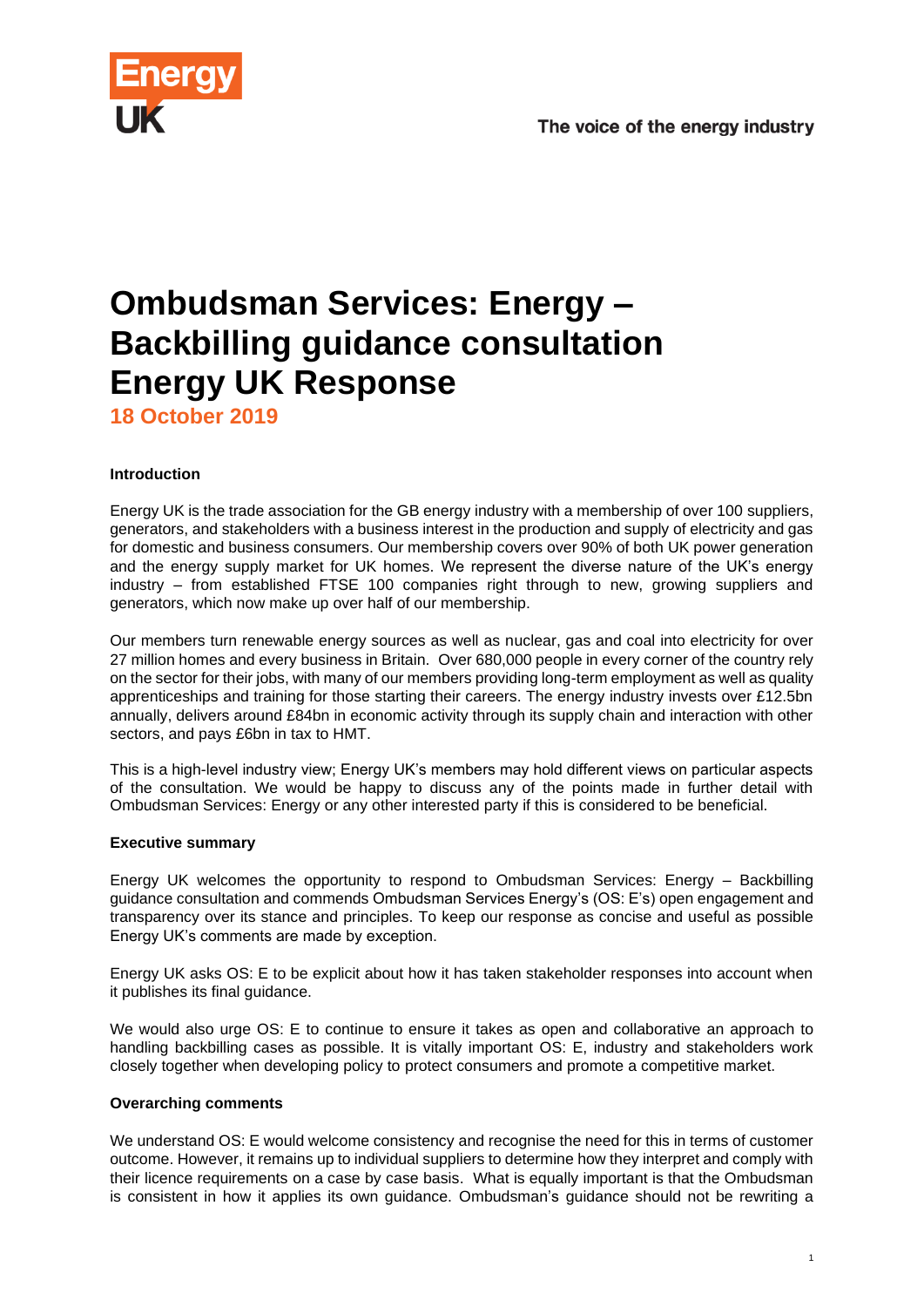principles-based licence condition. We believe OS: E will be erring in their mandate if they attempt to second guess a reasonably made supplier decision.

#### **Ofgem approval of the draft guidance**

It is important to understand to what extent Ofgem has approved this approach and how this approval has been captured and recorded. The Ombudsman played a key role in determining the previous scenarios used for backbilling under the Billing Code, however we are conscious that backbilling is now a licence requirement and therefore would expect any guidance to be provided by Ofgem.

We would welcome additional information to clarify the statement 'This position has been agreed with Ofgem'. It would be helpful to have OS: E clarify whether this means that Ofgem has agreed that it is helpful for the Ombudsman to have its own views on how backbilling is applied. Or this means that Ofgem agrees with OS: E's interpretation of the Supply Licence Condition and therefore, all suppliers must operate within this guidance.

We believe guidance should come from Ofgem directly, and not OS: E, noting that Ofgem's March 2018 decision declined requests to provide guidance to suppliers as it felt it was not needed, but stated that it may do so in the future.

## **The scenarios generally**

Firstly, the scenarios/examples that have been included in the guidance have been most helpful in clarifying the Ombudsman's expectations in relation to the most common scenarios and its thinking behind its decision making. We agree with the guidance that it is up to the supplier to demonstrate within the case file the reasoning behind the supplier decision and whether backbilling applies or not. However, we think it is important that the Ombudsman adds a statement to the guidance that although the scenarios included are the most common scenarios, that this is not an exhaustive list and it is important that suppliers review disputes on a case by case basis to reach a decision regarding the application of backbilling protection. We also believe it to be an important point that the Ombudsman continues to review scenario-based examples on an ongoing basis and adds to the guidance as and when appropriate i.e. when specific back billing scenarios become an issue across the industry.

#### **Comments on the stance and scenarios presented by Ombudsman Services: Energy**

#### Charge recovery

At the end of the 2nd paragraph headed Charge Recovery explained, we suggest the last paragraph is amended for clarity to "Whilst a direct debit statement is not charge recovery action, an adjustment to the DD amount within a statement (reassessment) is considered a charge recovery action".

It would also be helpful if the Ombudsman's position could be clarified where Direct Debits have been held/increased based on reasonable estimates, having sought to take readings. A supplier has taken a charge recovery action on the best available information, justifiably unaware that the current amount is incorrect.

## Scenario A

We agree with this as there is no detriment to the customer. However, further clarity is required that there would be an exception where a request to increase a customer's Direct Debit to cover charges (i.e. a charge recovery action) that is then declined by a customer and a supplier agrees not to increase the payment but warns the customer of the potential consequences of doing so.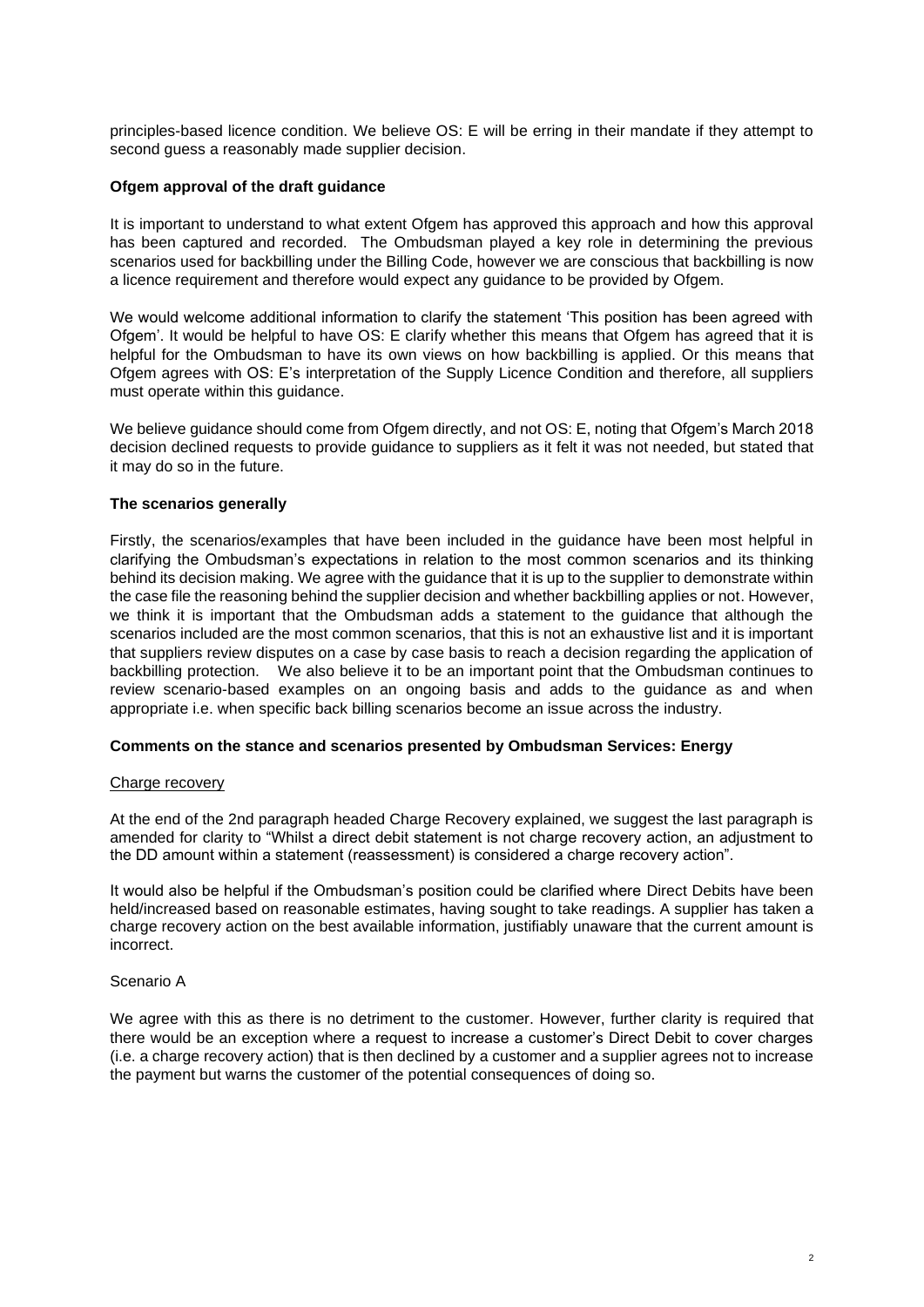## Scenario B

We support this but would like to see this position validated by Ofgem.

## **Exceptions**

With regard to the exception scenarios there is a main area where further clarification is requested to understand the difference between the outcomes. In both cases an accurate bill could not be produced due to an invalid/no meter reading, multiple attempts were made to contact the customer using multiple contact channels, and both were resolved when the supplier attended the property and obtained an actual meter reading. It would be helpful if OS: E could articulate the factors that made one scenario applicable for backbilling and the other an exception.

## Reading the meter

With regard to Reading the Meter (A) we agree with the guidance for this scenario but we are seeking clarification on whether the Ombudsman guidance is telling us that backbilling is not applicable if a supplier has requested meter readings from the customer and these requests have been ignored, the supplier has visited the site on multiple occasions to get a reading and gained no access, and the supplier has made it clear to the customer the implications of not providing a reading?

## Erroneous transfers

With regard to erroneous transfers, we need more clarity on this scenario. We are unsure where the unforeseen charges arise as during the erroneous transfers process, the customer would have been charged by the other supplier. While the customer might not have the ability to influence the length of time taken to return the supply, the customer will have been engaged by one or both of the suppliers involved and be aware that there will be charges to recover.

#### Unreasonable/obstructive customer behaviour

We are concerned that this interpretation of the licence appears to be rewriting the policy intention of the licence condition. Ofgem provided high level examples of 'obstructive or manifestly unreasonable' behaviours – this wasn't a threshold and we do not believe OS: E guidance should seek to establish one.

What is meant by 'manifestly unreasonable' should be defined by Ofgem to give utmost clarification, and we believe this definition should be provided via the Supplier Licence Condition. An example is where a supplier has made contact with a customer by phone and/or email multiple times and has arranged a time for the meter reader to visit the property on a number of occasions. On each occasion the customer is not present at the property to give the meter reader access to the meter. If this happens once, it may be deemed to be reasonable. However, if it happens more than once we believe this to be unreasonable. Suppliers suffer an additional impact of customers not being present for these appointments as every meter reader appointment incurs a cost. This means that the more visits arranged with the customer, the higher the cost.

OS: E also must, however, consider that obstruction does not mean only physical barriers, as per the policy intention of Ofgem. Customer intention can result in the inability to produce an accurate bill, for example, a customer repeatedly provides incorrect meter readings which are not discovered until 18 months and a catch-up bill is produced. The customer did not intentionally provide incorrect meter readings and was a genuine error on their part. We believe, under the current Supplier Licence Condition that this should be considered obstructive or unreasonable behaviour.

#### Change of Tenancy – Additional example scenario

We would like to ask that a scenario be provided in relation to a backdated Change of Tenancy (CoT). This is a common scenario in relation to customer disputes, whereby a tenant moves into a property but doesn't inform their supplier. Once the supplier becomes aware of the new tenant account details, the